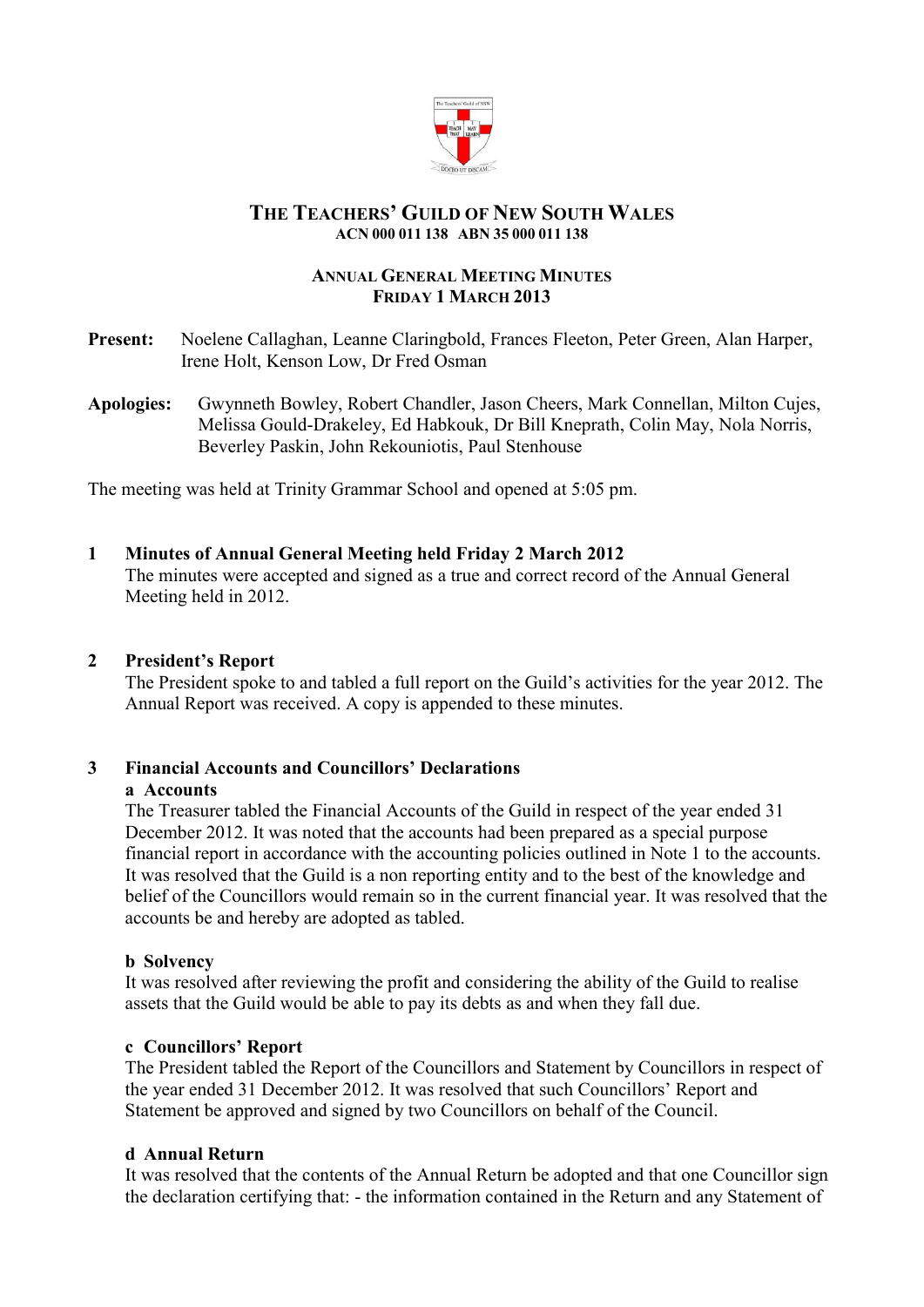Changes to information is correct; - the key financial data shown have been accurately extracted from accounting records in accordance with subsection 289(1); - there are reasonable grounds to believe that the Guild will be able to pay its debts as and when they fall due.

# **e Altered status of the Guild in relation to ASIC**

The Treasurer tabled the following advice from Mr Ian Kennedy on 18 February 2013, for noting:

*On 23 July 2012 ASIC changed some rules relating to Financial Reporting Obligations – we were caught up in these changes, to our benefit, and is Section 45B. [*sic.*] It means that we met the new definitions and we are no longer required to lodge with ASIC a set of financial documents. We are still required to prepare the documents for auditing but not having to lodge the actual documents with ASIC. [*sic.*] It makes our lives a little easier.* The advice related to the status of the Guild as a "small company limited by guarantee".

# **4 Appointment of Accountant and Auditor for 2013**

It was resolved to appoint Mr Ian Kennedy of Strathfield Tax as the Guild's accountant for 2013, and Mr Garry William Day of Harley, Russell & Day of Ashfield NSW, as auditor for the Guild for 2013.

# **5 Resignation of Councillors**

It was regretfully resolved to receive the resignations of Mrs Judith McMurrich and Mrs Deryn Smyth as Councillors.

# **6 Election of Office-bearers for 2014**

An election was held and the following people were elected to the Council:

| President      | Mrs Frances Fleeton (Education consultant)     |  |
|----------------|------------------------------------------------|--|
| Vice President | Dr Frederick Osman (Trinity Grammar School)    |  |
| Secretary      | Mr Alan Harper (Trinity Grammar School)        |  |
| Treasurer      | Mrs Irene Holt                                 |  |
| Councillors    | Mrs Noelene Callaghan (Rooty Hill High School) |  |
|                | Mrs Leanne Claringbold (Kambala)               |  |
|                | Mr Mark Connellan (Boston University)          |  |
|                | Mr Peter Green (Trinity Grammar School)        |  |
|                | Dr Bill Kneprath                               |  |
|                | Mr Kenson Low (Trinity Grammar School)         |  |
|                | Mr Colin May                                   |  |

The Secretary was requested to complete the ASIC documents required to reflect the change in the officers of the company.

There being no further business, the meeting closed at 5:42 pm.

Accepted by 2014 AGM as a true and correct record:

President or Chair of meeting

\_\_\_\_\_\_\_\_\_\_\_\_\_\_\_\_\_\_\_\_\_\_\_\_\_\_\_\_\_\_\_\_\_\_\_\_\_\_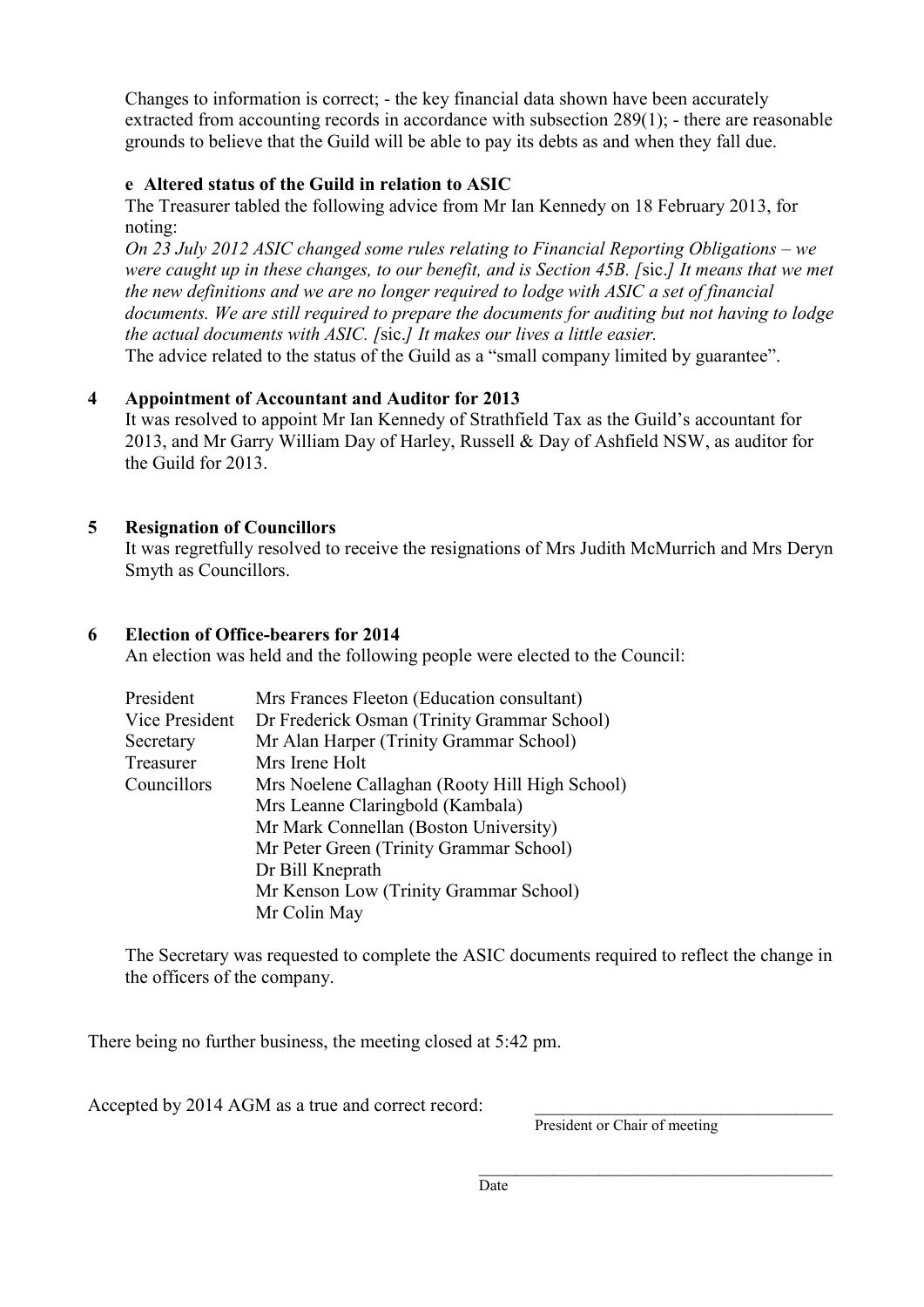

# *The Teachers' Guild of New South Wales*

*Established 1892*

**Doceo ut discam: I teach, that I may learn** *President: Mrs Frances Fleeton* 

*Secretary: Mr Alan Harper PO Box 174 SUMMER HILL NSW 2130 Telephone: 02 9581 6135 Fax: 02 9581 6138 Website: www.teachersguild.nsw.edu.au ACN 000 011 138 ABN 35 000 011 138 Email: aharper@teachersguild.nsw.edu.au*

**ANNUAL REPORT FOR 2012**

## **PERSONAL STATEMENT**

It is my pleasure to present my report as President of the Teachers' Guild of New South Wales. 2012 was another successful year, due largely to the continued support from a small band in our strong and capable Council, including an outstanding Secretary, Mr Alan Harper and Vice President, Dr Frederick Osman, without whom I could not have performed my role.

I am willing to be elected again to be an office bearer in the new year and I hope that I can continue to count on the support of the members of the Council during the coming year to support the newly elected Office Bearers. It is imperative that other Council members who may be willing be encouraged to consider taking on more significant roles of leadership of the Guild in 2013.

## **ANNUAL REPORT**

In 2012, the Teachers' Guild proudly celebrated its  $120<sup>th</sup>$  year and continued to make a significant contribution to the professional development of teachers within the Independent sector.

## **COUNCIL**

The Guild is led by its Council. In 2012, the Council comprised

| 1.  | Mrs Leanne Claringbold | Kambala                                              |                  |
|-----|------------------------|------------------------------------------------------|------------------|
| 2.  | Mr Mark Connellan      | <b>Boston University</b>                             |                  |
| 3.  | Miss Amanda Feeney     | <b>Nagle Catholic College</b>                        |                  |
| 4.  | Mrs Frances Fleeton    | Arden Anglican School                                | (President)      |
| 5.  | Mr Peter Green         | <b>Trinity Grammar School</b>                        |                  |
| 6.  | Mr Alan Harper         | <b>Trinity Grammar School</b>                        | (Secretary)      |
| 7.  | Mrs Irene Holt         | Santa Sabina College                                 | (Treasurer)      |
| 8.  | Dr William Kneprath    | Co-opted from August                                 |                  |
| 9.  | Mr Colin May           | Al Sadiq College                                     |                  |
| 10. | Mrs Judith McMurrich   | St Andrews', Marayong                                |                  |
| 11. | Dr Frederick Osman     | <b>Trinity Grammar School</b>                        | (Vice-President) |
| 12. | Mrs Deryn Smyth        | Presbyterian Ladies College, Sydney (Vice-President) |                  |

Prior to the AGM, the Guild accepted the resignation from Council from Mrs Kerrie Lesko, as she was unable to assign time to assist the Guild during the year, due to other heavy commitments in her life. At the Annual General Meeting her resignation was ratified. Mrs Lesko will be sorely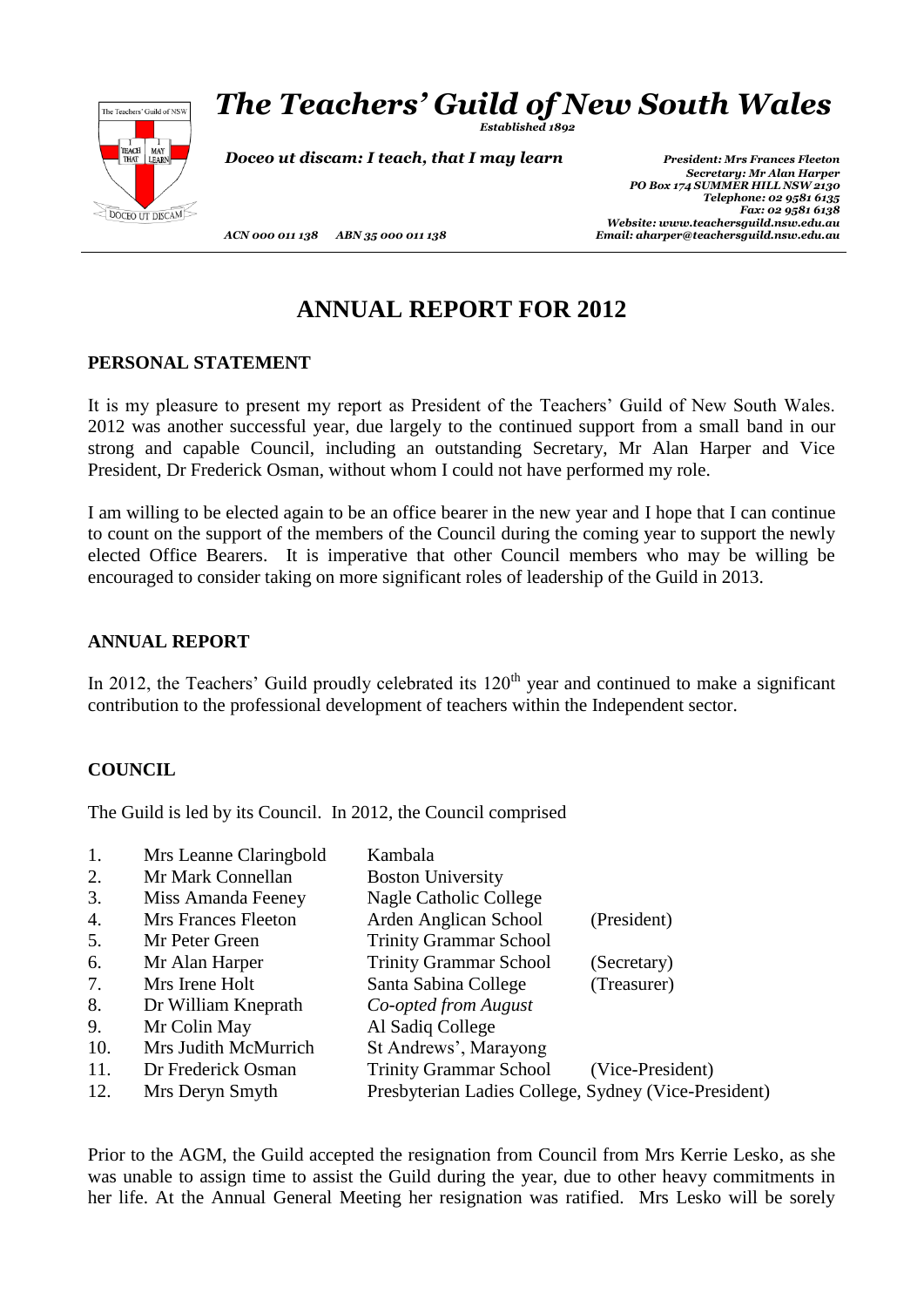missed as her contribution throughout the years of her service has been valued, particularly in her assistance with the shortlisting and interviews for the Early Career Educators' Awards. In August, the Guild co-opted Dr Bill Kneprath back into the Council. At the 2012 AGM, the Guild also accepted the resignations of Mrs Deryn Smyth and Mrs Judith McMurrich. Deryn has been a Council member for many years and the Guild will miss her experience, wisdom, humour, enthusiasm and the early childhood and primary perspective which she ably brought to the Council. Judith has been a Council member for 10 years and will be sorely missed, especially in her role as Editor for the *Proceedings*. She has been instrumental in its production and ensuring the high quality of its publication.

As has been Council's custom in previous years, the Guild resolved to thank Mrs Rosie Stewart from Trinity Grammar School with a gift at Christmas. Mrs Stewart has continued to voluntarily maintain the Guild's website over the last six years and this has allowed us to exhibit our planned professional development opportunities through this forum to a far wider audience.

## **FINANCIAL ACCOUNTS**

Our Treasurer, Mrs Irene Holt has ably undertaken the management of the Guild's accounts and they have continued to show assets that we can draw upon to enable the Guild to deliver our various programs. The Guild resolved to make no changes to our Accountant Mr Ian Kennedy nor our Auditor, Mr John F Shute for the year.

## **MEMBERSHIP**

While the Guild continues to provide a range of opportunities for educationalists across a broad range of institutions and is strongly supported at these events, our membership is not increasing. Despite engaging in a membership drive by sending flyers to many independent schools from the beginning of the year, advertising the Guild's programmes and outlining what the Guild can offer members while engaging in joint sponsorship with the Australian College of Educators in an effort to attract more members from a wider range of institutions and interests, we have been disappointed with the response. Additionally, our Secretary wrote to each of last year's Award winners inviting them to join Council, with no positive response. We value the continued support of our members and their ability to inform others about the Guild's offerings each year, yet this has not translated into any significant increases in our membership.

In September, at the Annual Awards Dinner, the Guild bestowed on Mr Alan Harper, the current Honorary Secretary of the Guild, the honour of Life Membership, which he humbly accepted. Additionally, in January, as part of the Australia Day Honours Awards, Mr Alan Harper was honoured with a Medal of the Order of Australia for his contributions to education and we congratulate him on this prestigious and well deserved award.

The membership fee for all levels of membership remains the same for 2013. The Guild also resolved that members are entitled to use post-nominals to denote membership of the Guild.

For our functions, incentives were offered for early bird registrations and group registration in an effort to entice more corporate groups attending. The Guild also attracted corporate registration from 6 schools by the end of the year. The Guild continued to communicate more by email to our members to reduce costs and facilitate more effective communication, especially with our younger members. This proved effective and beneficial in bringing the Guild's offerings to more individuals in the educational community.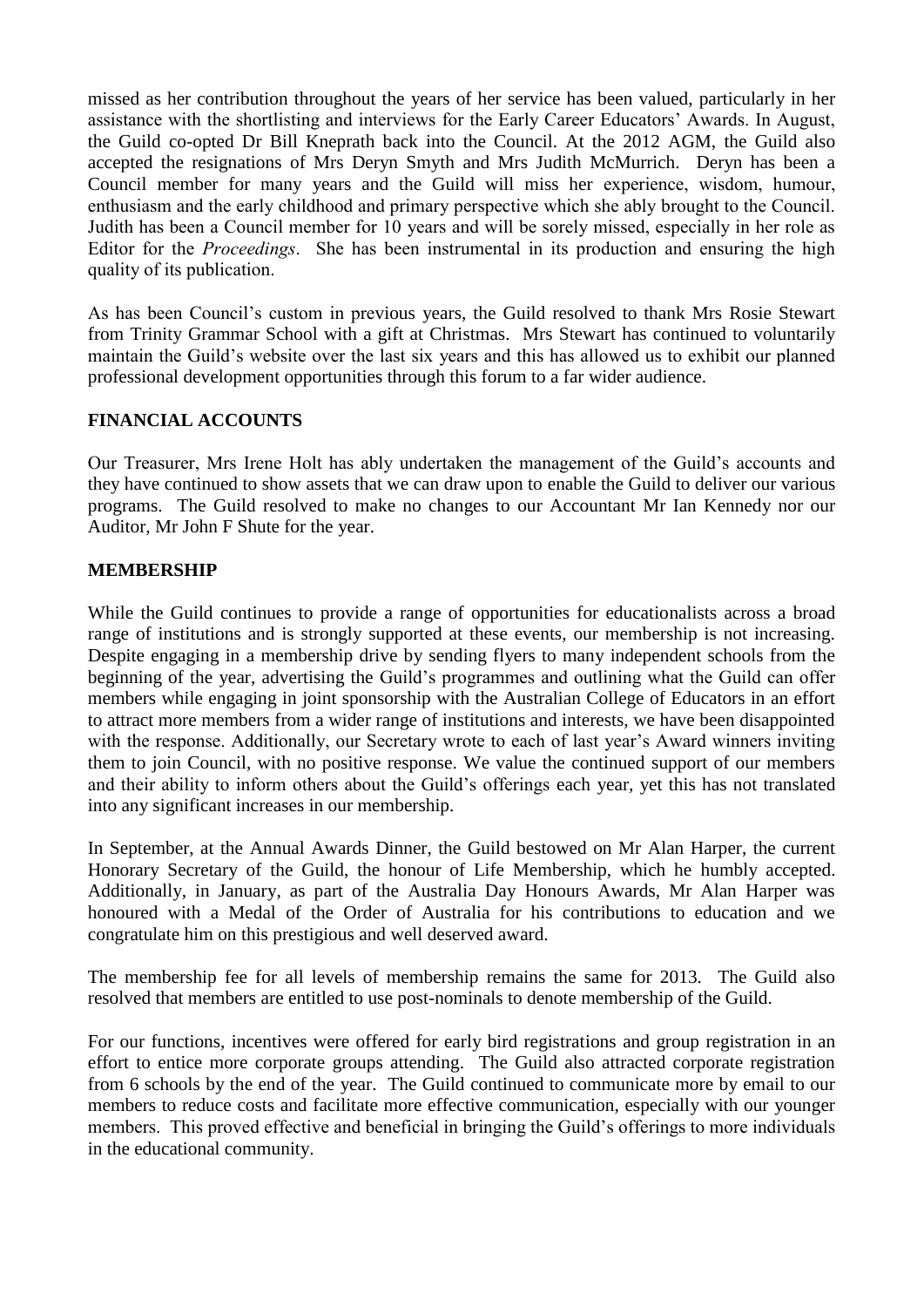## **PROGRAMME FOR THE YEAR**

The challenge each year for the Council is to plan a varied programme that provides professionals in Independent schools with a choice of events that reflect current educational issues. Each year the Guild evaluates what changes should be made to our current programmes to further meet the needs of our audience.

In 2012, we planned to offer two professional development seminars during the year. The first of our **Evening Seminars** was held at Trinity Grammar School on Tuesday 27 March and focussed on demystifying HSC Moderation and Scaling. Two outstanding speakers were engaged – Carol Taylor – CEO, of the Office of the BOS who spoke on Moderation of the HSC marks and Professor George Cooney, Consultant to the Universities Admission Centre, who tackled the Scaling Process. This seminar was extremely well supported with over 170 participants attending. The second Evening Seminar was planned with a focus on building leadership potential and managing staff. This was held on a date close to International Teachers' Day - Wednesday 24 October, at the same venue. The seminar was interactive and motivating, delivered by Mr Guy Williams from the Training Guys, who specialises in Human Resource topics and workshops. The attendance was deliberately limited to a smaller group to enable participants to interact together in small group settings throughout the presentation. For each seminar, dinner afterwards was provided as an option which was undertaken by a good number on each occasion. I would like to offer my thanks to the Conference Convenor, Dr Frederick Osman, who worked tirelessly, to ensure the seminars were a success.

The **Survival Guide to Teachers New to Independent Schools** continues to fulfil a niche for teachers new to independent schools. It was held on Monday 27 February at Trinity Grammar School. While many schools and other professional organisations offer related programs, the Guild's sessions have a specific focus on teachers who have recently accepted positions in independent schools and have little experience of the demands this may entail. Numbers were greatly increased from the previous year, numbering over 40, and due largely to the Guild being able to direct the flyer to PD staff in schools and holding the event much earlier in the year. We are grateful that we have been able to call upon presenters within the Council and within our membership who can offer their expertise to those new to independent schools.

On Monday 23 July, the Guild presented the **Annual Poster Presentation Lecture Evening** (APPLE) at Trinity Grammar School. The format gave presenters a chance to present their work to colleagues in the audience, allowed reflection about this research and provided the means for all who attended to liaise and confer about the work being presented. The Guild wishes to acknowledge the judging panel convened by Mrs Michele Hanwell-Short (Meriden School) and ably assisted by Dr Norman McCulla (Macquarie University), Ms Erin Mackenzie (Meriden School, Winner, 2011) and Mr Stuart Braga (Retired) who willingly gave of their time and expertise to assess the presentations on the evening. The evening was highly successful with five different research presentations being submitted for consideration. The Guild was privileged to have sponsorship from the Coop Bookshop. We owe a debt to Dr Osman for his organisation and time in developing this event and providing an excellent opportunity for new research to be demonstrated to peers for review and recognition. Dr Osman received very positive and helpful feedback subsequent to the event which will inform future planning.

The **Annual Guild Awards Dinner** was held on Saturday 1 September and was hosted by Trinity Grammar School once again. In 2012, the Awards evening honoured Mr Richard (Rick) Stevens. Rick Stevens is a graduate of the former Guild Teachers' College, and has therefore been associated with the Teachers' Guild of New South Wales throughout his professional life. His teaching career was spent at Sydney Grammar School Preparatory School (St Ives), where he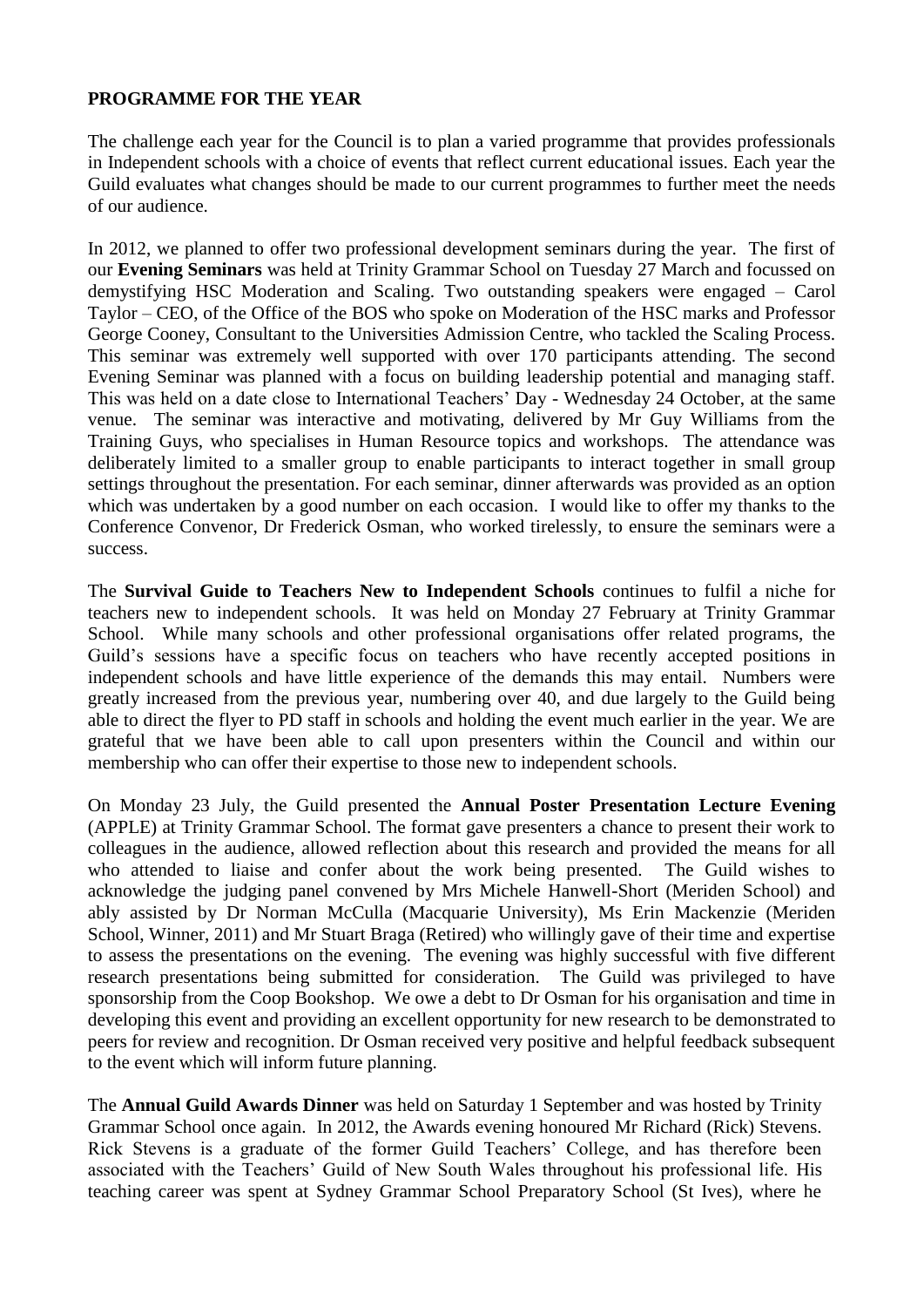served from 1968 until his retirement in 2002. For nineteen of those years, Rick was Deputy Headmaster, as well as co-ordinating Mathematics. He is the author of a number of Mathematics textbooks. Rick has always been a committed professional, actively participating in a wide range of professional associations. He is a Life Member of the Australian College of Educators and of the Teachers' Guild, in which he served as a Councillor, newsletter editor, Honorary Secretary and Vice President. Since 1992, he has served on the Council of Loquat Valley Anglican Preparatory School, and has chaired the Council since 1996. He is a Fellow of the College of Teachers, London, and of the Royal Geographic Society, London, and an Associate Fellow of the Australian Council for Educational Leadership. Most recently, he has undertaken to collate the Guild's historical records. Those who encounter Rick professionally know him to be an energetic, generous and encouraging colleague, who gives far more than he could possibly gain from his various associations. His enthusiastic embrace of and support for new enterprises is both encouraging and inspirational. Rick is the model of a lifelong professional, for whom "retirement" is a word without meaning, and who continues to give generously of himself to education.

Prior to the Awards evening, a number of applications for each of the awards presented, had been thoroughly screened and interviews had been undertaken to determine the awardees. I wish to express my sincere thanks on behalf of the Teachers' Guild to all the people who generously gave of their time to ensure these processes were undertaken. The Junior Division winner was Olivia Peach from International Grammar School and the Senior Division winner was Erin Vassarotti from De la Salle Catholic College, Caringbah. The Guild takes pride in its ability to acknowledge the skills these early teachers have developed and wish them every success in the future.

The Guild must also acknowledge Mr Milton Cujes, Headmaster of Trinity Grammar School, for his ongoing generosity and willingness to provide Trinity Grammar School for many of the Guild's programmes this year. This is greatly appreciated.

Once again, the Teachers' Guild was supported by the University of Sydney's Master of Teaching programme in selecting a suitable candidate to award a scholarship in recognition of the high level of teacher training the University of Sydney provides. Unfortunately, the selected candidate had to withdraw from the University programme and hence was ineligible for the Guild Scholarship. Therefore, the Scholarship was not awarded in 2012.

The Research Award was presented to Noelene Callaghan of Macquarie University, whose research was entitled "*Investigating Interactions in a Student-Directed Social Networking Learning Environment*". The Guild also commends highly, Nola Norris of the University of Wollongong for her research : "*Neuroscience, Aspergers and Twice-Exceptionality : Teacher Professional Development needed !*" and Clint Sheehan from the Australian Catholic University, whose research was entitled "*Intersection : Factors affecting the formation of e-learning pedagogy by early career teachers in the History classroom*" was the recipient of the Encouragement Award.

Since last year's successful visit to the Australian Maritime Museum, the Guild resolved to continue to explore this type of event. I am indebted to Dr Fred Osman for his tireless efforts in negotiating an afterhours **visit to the Powerhouse Museum** which took place on Monday 12 November. This event was highly successful with over 20 participants, many of whom also chose to proceed to share dinner together at Darling Harbour.

As the year drew to a close, the final function was our annual **Christmas Celebration,** held on December 16. All Councillors were invited to the President's home to celebrate another successful year with good food and excellent company as they cruised the Georges River.